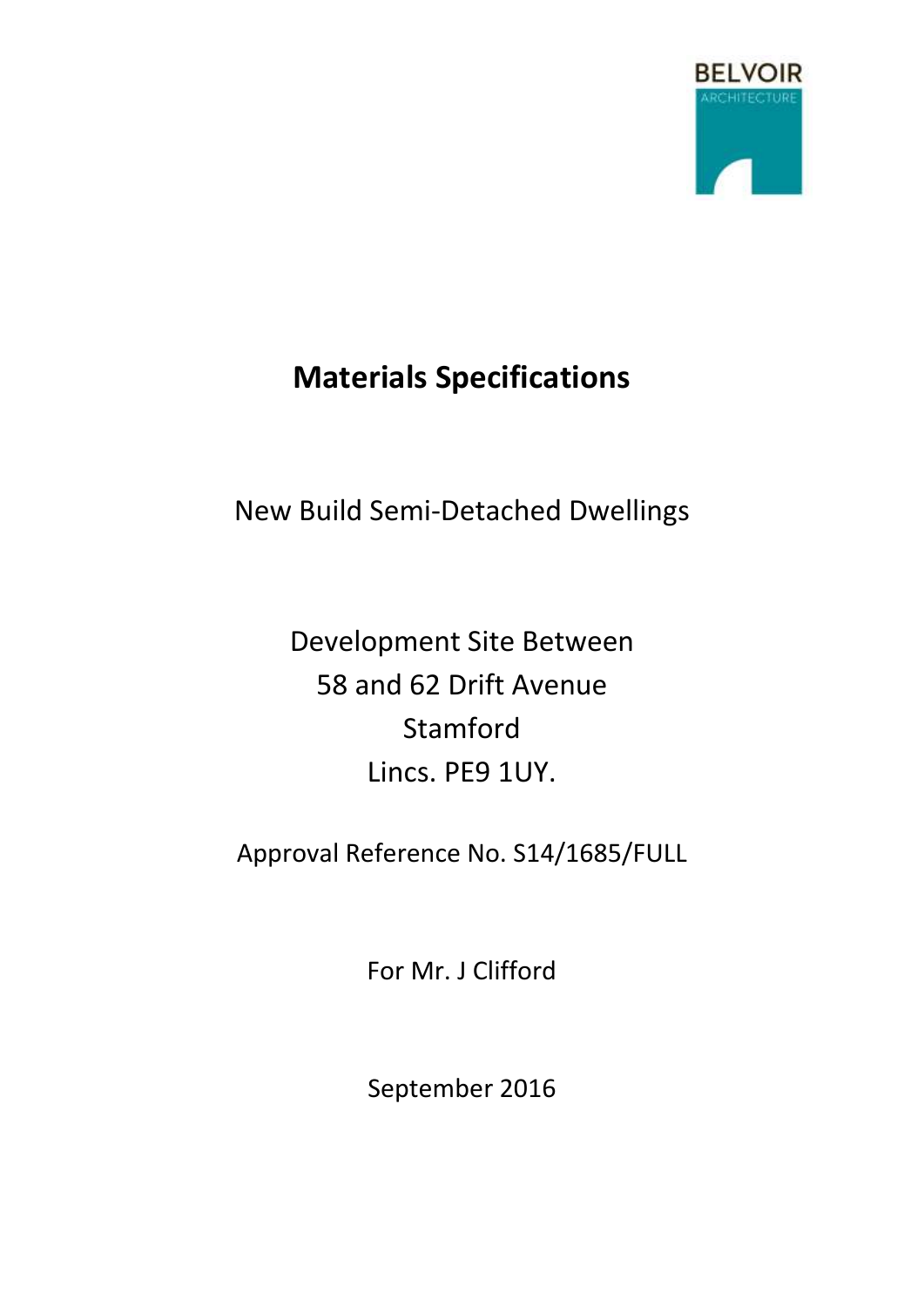

## **Contents Page**

1.0 Walls

2.0 Roof

3.0 Windows and Doors

4.0 Rainwater Goods

5.0 Fascias and Soffits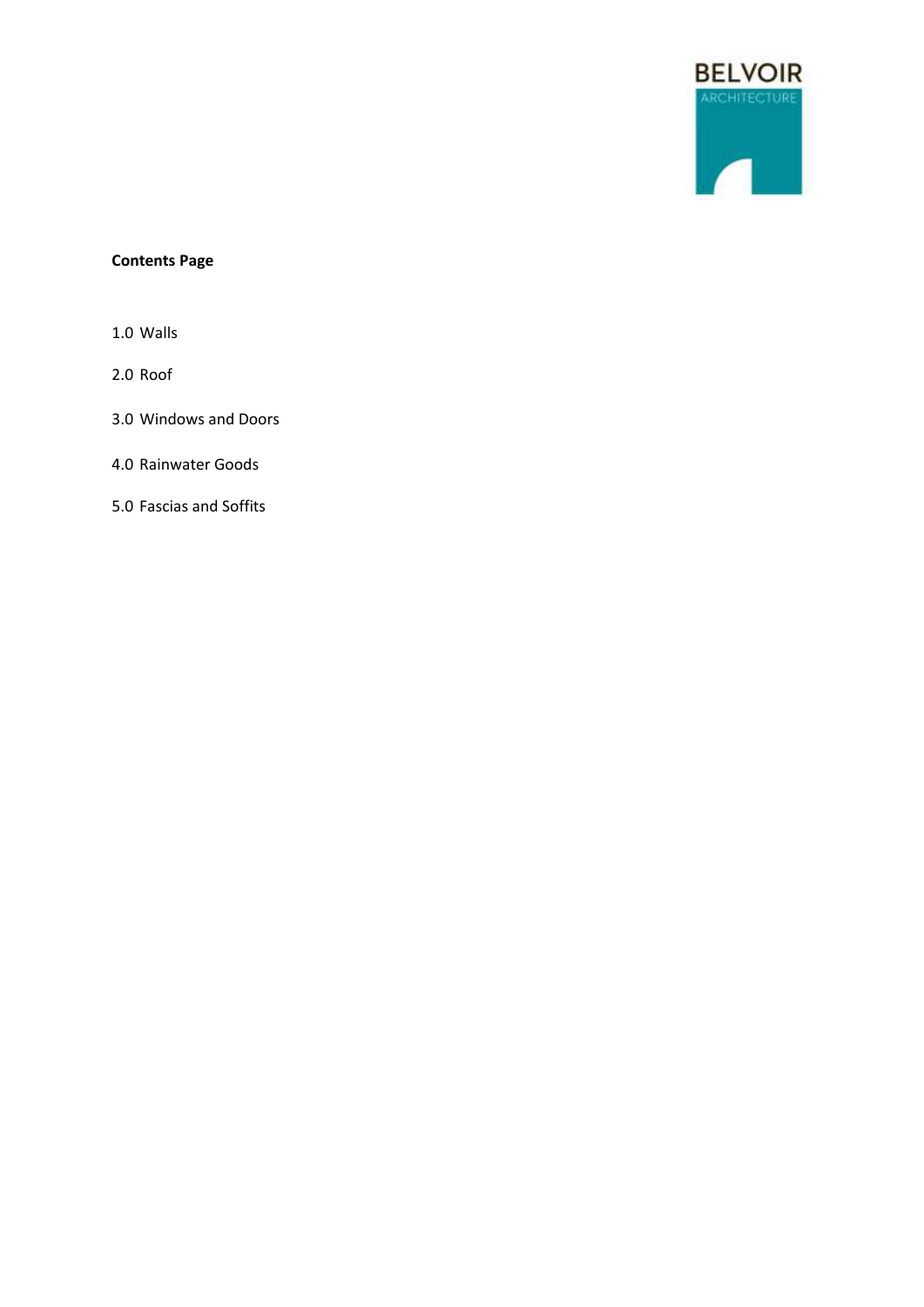

## **1.0 Walls**

The new extension has two brick types. These are the main body brickwork and the feature brickwork for the solider courses, sill courses, stretcher courses to the gable ends and the front elevation feature brickwork.

The brick proposed for the main body brickwork is Milton Buff Bricks by the London Brick Company as shown below.



Figure 1 – main body brickwork

The feature brick which will be used below DPC level and for the solider courses, sill courses stetcher band courses and feature brickwork on the front elevation will be a Solid Red Class B Engineering brick by Wienerberger as shown below.

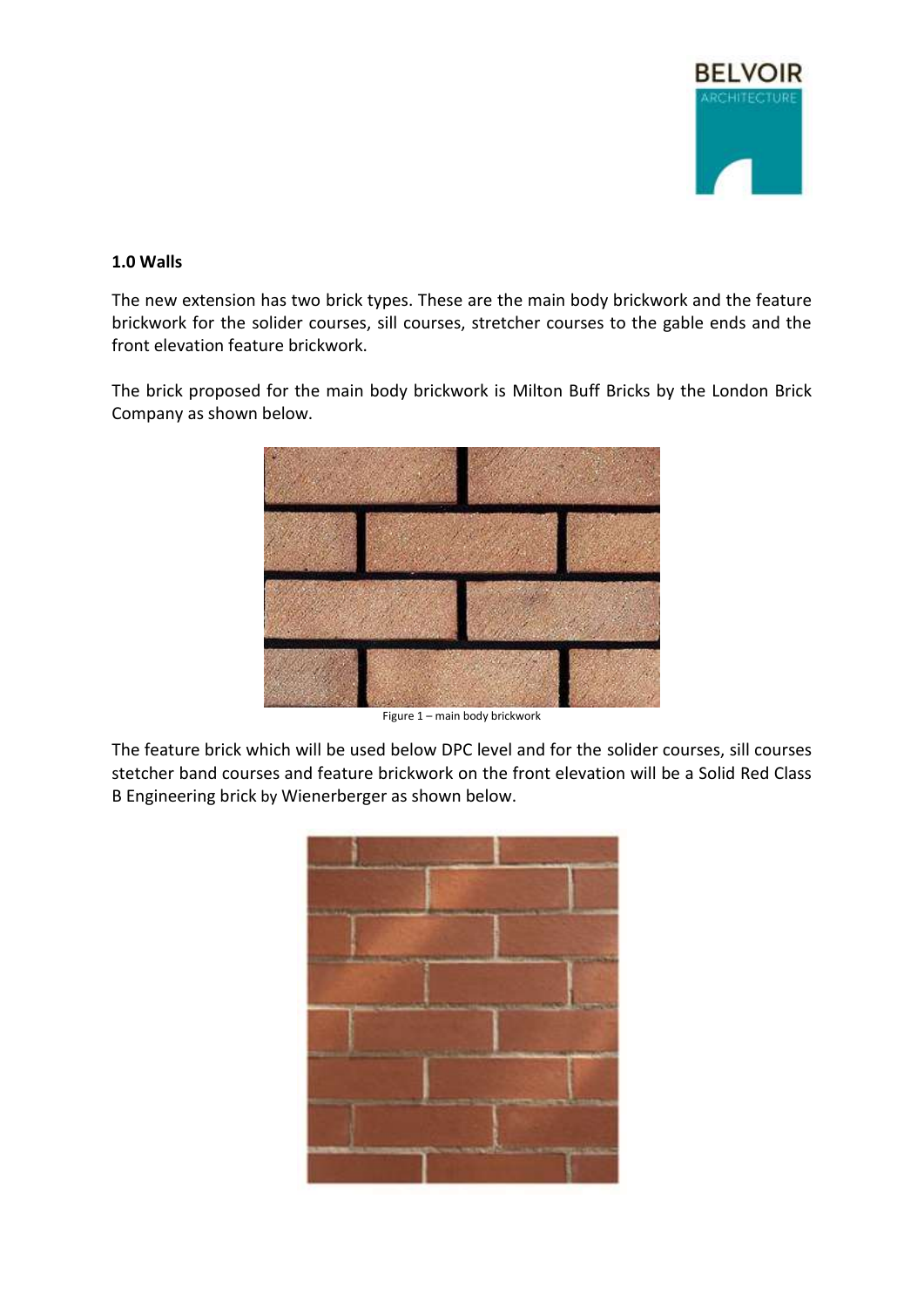

Figure 2 – feature brickwork

#### **2.0 Roof**

The proposal for the roof tiles is to use Marley double roman tiles – Old English Dark Red (MA10380S) as shown below.



Figure 3 – Marley Roof Tiles

## **3.0 Windows and Doors**

To be Twenty Design (tel: 01733 703778) double glazed UPVC windows with central horizontal glazing bars. Finish colour to be RAL 7016 - anthracite.



Figure 4 – An Example of the Window Colour